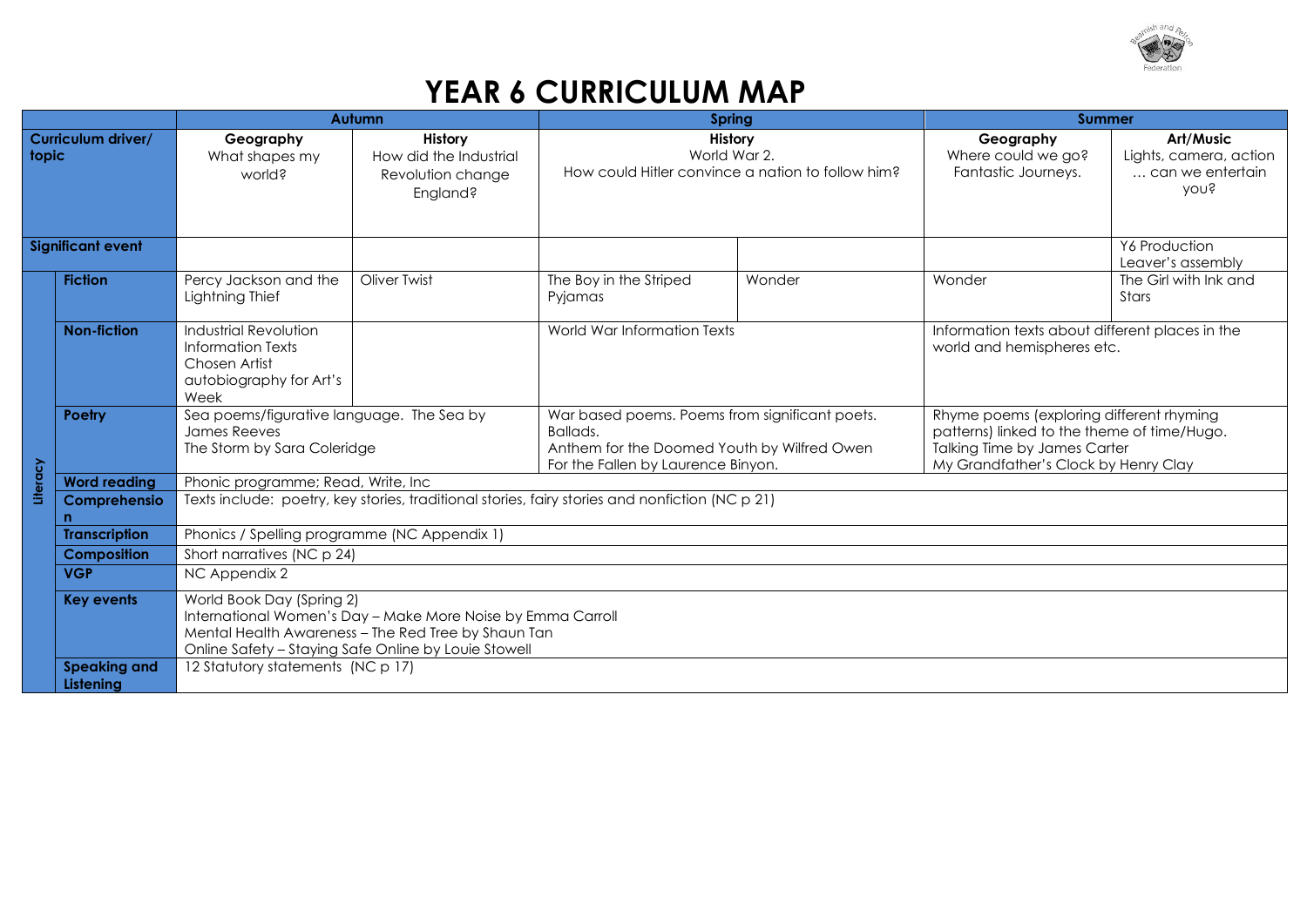

|           | <b>Topic</b>               | Number: Place Value, numbers to 10,000,000<br>Number: addition, Subtraction, Multiplication and<br>Division, using all 4 operations in order<br>Number: Fractions, use common factors/multiples<br>to simplify/express in same denomination,<br>compare and order, add and subtract with<br>different denominators and mixed numbers,<br>multiply pairs of proper fractions, divide proper<br>fractions by whole numbers<br>Geometry: Position and Direction, co-ordinates in 4<br>quadrants<br>Consolidation |                                                                                                           | Number: Decimals, identify the value of any digit to 3<br>decimal places, multiply and divide numbers by 10,<br>100 and 1000 up to 3 decimal places, multiply 1 digit<br>with 2 decimal places by whole numbers, use written<br>division methods to 2 decimal places<br>Number: Percentages, recall and use equivalences<br>between simple fractions, decimals and percentages<br>Number: Algebra<br>Measurement: Converting units up to 3 decimal,<br>places, metric and imperial, miles/km<br>Measurement: Perimeter, Area and Volume, using<br>formulae to calculate area and volume, areas of<br>parallelograms and triangles, volume of cuboids<br>Number: Ratio<br>Consolidation |                                                                                                                                                                                     | Geometry: Properties of Shape, compare and<br>classify shapes, circles, radius, diameter, build<br>simple 3 D shapes using nets, find missing angles<br>Problem Solving<br>Statistics, piecharts, mean as average<br>Investigations<br>Revision of Time including conversions<br>Consolidation |                                                                                                                                                                                                                                                  |  |  |
|-----------|----------------------------|---------------------------------------------------------------------------------------------------------------------------------------------------------------------------------------------------------------------------------------------------------------------------------------------------------------------------------------------------------------------------------------------------------------------------------------------------------------------------------------------------------------|-----------------------------------------------------------------------------------------------------------|----------------------------------------------------------------------------------------------------------------------------------------------------------------------------------------------------------------------------------------------------------------------------------------------------------------------------------------------------------------------------------------------------------------------------------------------------------------------------------------------------------------------------------------------------------------------------------------------------------------------------------------------------------------------------------------|-------------------------------------------------------------------------------------------------------------------------------------------------------------------------------------|------------------------------------------------------------------------------------------------------------------------------------------------------------------------------------------------------------------------------------------------------------------------------------------------|--------------------------------------------------------------------------------------------------------------------------------------------------------------------------------------------------------------------------------------------------|--|--|
| Maths     | <b>Key events</b>          | STEM week (Spring 2)                                                                                                                                                                                                                                                                                                                                                                                                                                                                                          |                                                                                                           |                                                                                                                                                                                                                                                                                                                                                                                                                                                                                                                                                                                                                                                                                        |                                                                                                                                                                                     |                                                                                                                                                                                                                                                                                                |                                                                                                                                                                                                                                                  |  |  |
|           | <b>Topic</b>               | <b>Animals including</b><br><b>Humans</b>                                                                                                                                                                                                                                                                                                                                                                                                                                                                     | Living Things and Their<br><b>Habitats</b>                                                                | <b>Evolution and Inheritance</b><br>(Explanations and<br>Discussions)                                                                                                                                                                                                                                                                                                                                                                                                                                                                                                                                                                                                                  | <b>Electricity and circuits</b><br>(Explanations. Report writing, instructions)                                                                                                     |                                                                                                                                                                                                                                                                                                | Light                                                                                                                                                                                                                                            |  |  |
| Science   | <b>Enquiry</b><br>Question | What would a journey<br>through your body look<br>like?                                                                                                                                                                                                                                                                                                                                                                                                                                                       | Could Spiderman really<br>exist?                                                                          | Have we always looked like this?                                                                                                                                                                                                                                                                                                                                                                                                                                                                                                                                                                                                                                                       |                                                                                                                                                                                     | Could you be the next<br>How can you light up<br>gaming apprentice?<br>your life?                                                                                                                                                                                                              |                                                                                                                                                                                                                                                  |  |  |
|           | <b>Enquiry Skills</b>      |                                                                                                                                                                                                                                                                                                                                                                                                                                                                                                               | Throughout the year through investigations/experiments.                                                   |                                                                                                                                                                                                                                                                                                                                                                                                                                                                                                                                                                                                                                                                                        |                                                                                                                                                                                     |                                                                                                                                                                                                                                                                                                |                                                                                                                                                                                                                                                  |  |  |
|           | <b>Software</b>            | <b>Microsoft Excel/Word</b>                                                                                                                                                                                                                                                                                                                                                                                                                                                                                   | Kodu                                                                                                      | Safe use of Social<br>Media/Personal<br><b>Information Sharing</b>                                                                                                                                                                                                                                                                                                                                                                                                                                                                                                                                                                                                                     | <b>Effective Internet</b><br><b>Searching/Fake News</b>                                                                                                                             | <b>Microbits or Crumbles</b>                                                                                                                                                                                                                                                                   | <b>iMovie</b>                                                                                                                                                                                                                                    |  |  |
| Computing | <b>Objective</b>           | Use Excel to create a<br>spreadsheet that<br>would work out the<br>value of stock in a<br>school tuckshop.<br>(Multiplication and<br>addition of columns).<br>Combine the table<br>produced with text<br>and images in a Word<br>document to create a<br>'Report' for the<br>Headteacher.                                                                                                                                                                                                                     | Creating a racing game<br>with a timer. Make<br>changes and explain<br>how it made the<br>program better. | Focus on what is legal and<br>illegal when it comes to<br>sharing information online/<br>using someone elses<br>account. Links in LTP for<br>lesson ideas. Use Microsoft<br>Software to create a<br>presentation of findings.                                                                                                                                                                                                                                                                                                                                                                                                                                                          | Understand what fake<br>news is. Building on Y5<br>objectives. Website in<br>LTP. Create own 'Fake<br>News' story. Format<br>Microsoft Publisher to<br>create newspaper<br>article. | Magic Button Activity<br>using conditional<br>sentences to program.                                                                                                                                                                                                                            | Use all the main<br>features in iMovie to<br>make an effective<br>short film with<br>incorporates stills with<br>movement, text,<br>sounds and narration<br>or create a simple<br>video in Windows.<br>Could link with stop<br>motion animation? |  |  |
|           | <b>Key Events</b>          | Safer Internet Day/ E-Safety (Week Spring 1)                                                                                                                                                                                                                                                                                                                                                                                                                                                                  | Online Safety - Book - Staying Safe Online by Louie Stowell                                               |                                                                                                                                                                                                                                                                                                                                                                                                                                                                                                                                                                                                                                                                                        |                                                                                                                                                                                     |                                                                                                                                                                                                                                                                                                |                                                                                                                                                                                                                                                  |  |  |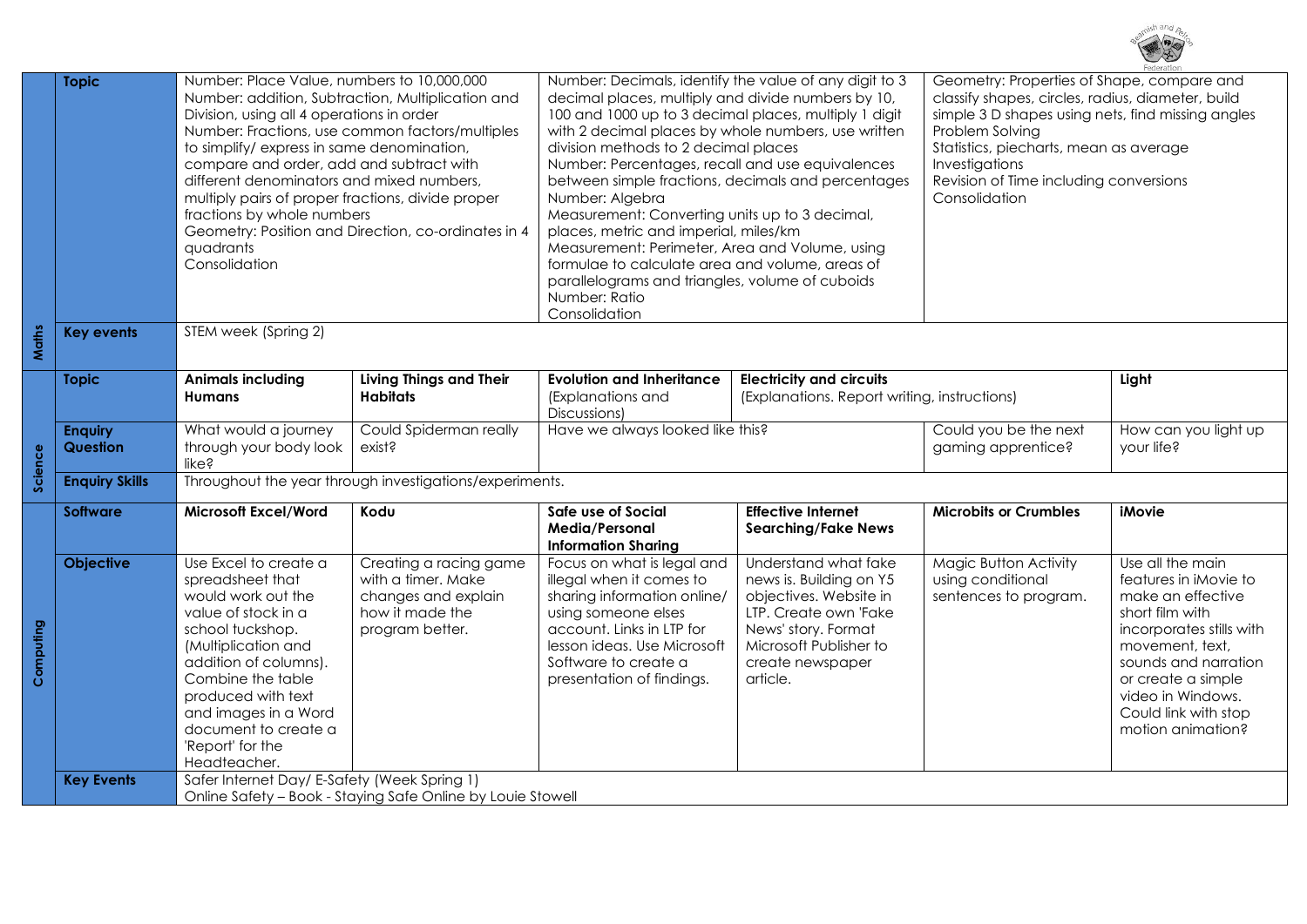| History                 | <b>Enquiry</b><br>Question | How did the Industrial<br><b>Revolution change</b><br>England?<br>A study of an aspect or<br>theme of British history<br>that extends pupils'<br>chronological<br>knowledge beyond<br>1066 - a significant<br>turning point in British<br>History<br>Local history* |                                                                                                                                                                          | How could Hitler convince a nation to follow him?<br>A study of an aspect or theme of British history that<br>extends pupils' chronological knowledge beyond<br>$1066 - WW2$<br>Local history* |                                              |                                                                                                                                                                        |            |
|-------------------------|----------------------------|---------------------------------------------------------------------------------------------------------------------------------------------------------------------------------------------------------------------------------------------------------------------|--------------------------------------------------------------------------------------------------------------------------------------------------------------------------|------------------------------------------------------------------------------------------------------------------------------------------------------------------------------------------------|----------------------------------------------|------------------------------------------------------------------------------------------------------------------------------------------------------------------------|------------|
| Geography               | <b>Enquiry</b><br>Question |                                                                                                                                                                                                                                                                     | What shapes my<br>world?<br>Processes and key<br>features shaping<br>places and human<br>experiences Focus:<br>weather, water,<br>tectonics, biomes and<br>climate zones | School discretionary study: guidance for fieldwork<br>units available from the Durham team                                                                                                     |                                              | Where could we go? Fantastic Journeys.<br>Focus: key countries and features of the world.<br>Regions, tropics, hemispheres, tropics, time zones<br>Longitude/Latitude. |            |
|                         | <b>Key events</b>          |                                                                                                                                                                                                                                                                     | Geographical skills and fieldwork - on going across the year                                                                                                             |                                                                                                                                                                                                |                                              |                                                                                                                                                                        |            |
|                         | <b>Topic</b>               |                                                                                                                                                                                                                                                                     | <b>Cooking and Nutrition</b>                                                                                                                                             |                                                                                                                                                                                                | <b>Textiles</b>                              | <b>Electrical Systems</b>                                                                                                                                              |            |
|                         | <b>Objective</b>           |                                                                                                                                                                                                                                                                     | Preparing a hot, savoury<br>dish. Seasonality and<br>Veganism.<br>$\bullet$ Soup<br>Bread (bread maker)<br>Design, make & evaluate & improve across all units            |                                                                                                                                                                                                | Combining different<br>fabrics               | Monitoring and control                                                                                                                                                 |            |
|                         | <b>Key Events</b>          | STEM week                                                                                                                                                                                                                                                           |                                                                                                                                                                          |                                                                                                                                                                                                |                                              |                                                                                                                                                                        |            |
| Б                       |                            |                                                                                                                                                                                                                                                                     |                                                                                                                                                                          |                                                                                                                                                                                                |                                              |                                                                                                                                                                        |            |
|                         | <b>Topic</b>               | Sculpture                                                                                                                                                                                                                                                           | Painting                                                                                                                                                                 | <b>Digital Media</b>                                                                                                                                                                           | <b>Drawing</b>                               |                                                                                                                                                                        |            |
| $\overline{\mathbf{z}}$ | <b>Objective</b>           | Andy Goldsworthy and<br>Alberto Giacometti                                                                                                                                                                                                                          | Katsushika Hokusai                                                                                                                                                       | Combing images/multi-<br>media.                                                                                                                                                                | Brain Selznick Illustrator- Hugo Cabret/Time |                                                                                                                                                                        |            |
|                         |                            | Developing Ideas - ongoing across the year                                                                                                                                                                                                                          |                                                                                                                                                                          |                                                                                                                                                                                                |                                              |                                                                                                                                                                        |            |
|                         | <b>Key Events</b>          | Art Week (Autumn 1) -Study the style of a chosen artist.                                                                                                                                                                                                            |                                                                                                                                                                          |                                                                                                                                                                                                |                                              |                                                                                                                                                                        |            |
| $\leq$ $\frac{1}{2}$    | Area                       | Use an instrument                                                                                                                                                                                                                                                   | Appreciate                                                                                                                                                               | Listening and<br><b>Appreciating</b>                                                                                                                                                           | <b>History of Music</b>                      | Compose                                                                                                                                                                | Performing |

ch and  $\Delta \mathcal{L}$